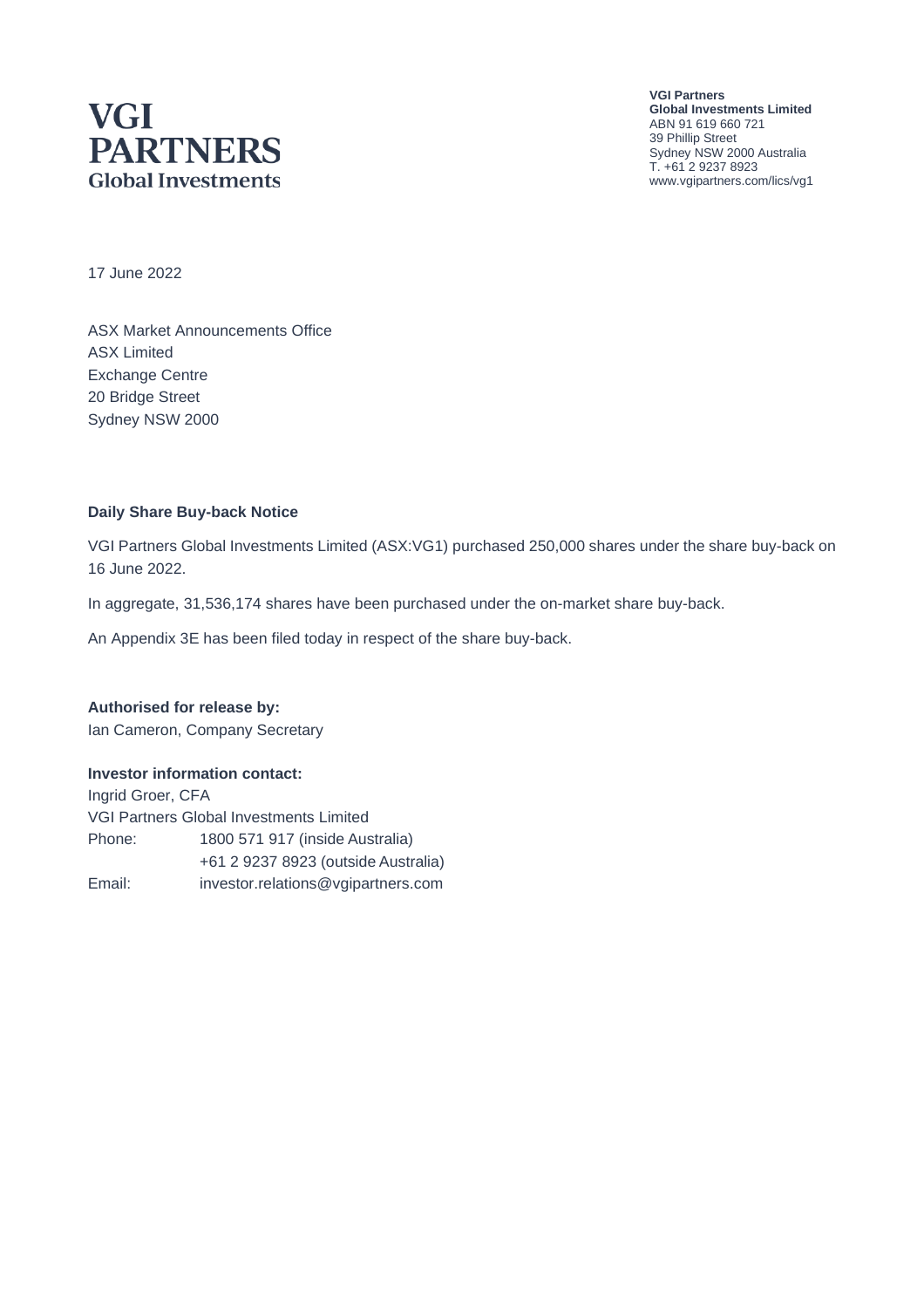*Rule 3.8A*

# **Appendix 3E**

## **Daily share buy-back notice (***except* **minimum holding buy-back and selective buy-back)**

*Information and documents given to ASX become ASX's property and may be made public.* Introduced 1/9/99. Origin: rule 3.6, Appendix 7C. Amended 30/9/2001, 11/01/10

| Name of entity                                 | ABN/ARSN       |
|------------------------------------------------|----------------|
| <b>VGI Partners Global Investments Limited</b> | 91 619 660 721 |

We (the entity) give ASX the following information.

#### **Information about buy-back**

1 Type of buy-back On-market buy-back within 10/12 limit

2 Date Appendix 3C was given to ASX

18 August 2020

#### **Total of all shares/units bought back, or in relation to which acceptances have been received, before, and on, previous day**

|   |                                                                                                                                              | <b>Before previous</b><br>day | <b>Previous day</b> |
|---|----------------------------------------------------------------------------------------------------------------------------------------------|-------------------------------|---------------------|
| 3 | Number of shares/units bought<br>back or if buy-back is an equal<br>access scheme, in relation to<br>which acceptances have been<br>received | 31,286,174                    | 250,000             |
| 4 | Total consideration<br>paid<br>or<br>payable for the shares/units                                                                            | \$68,349,928.28               | \$364,809.31        |

<sup>+</sup> See chapter 19 for defined terms.